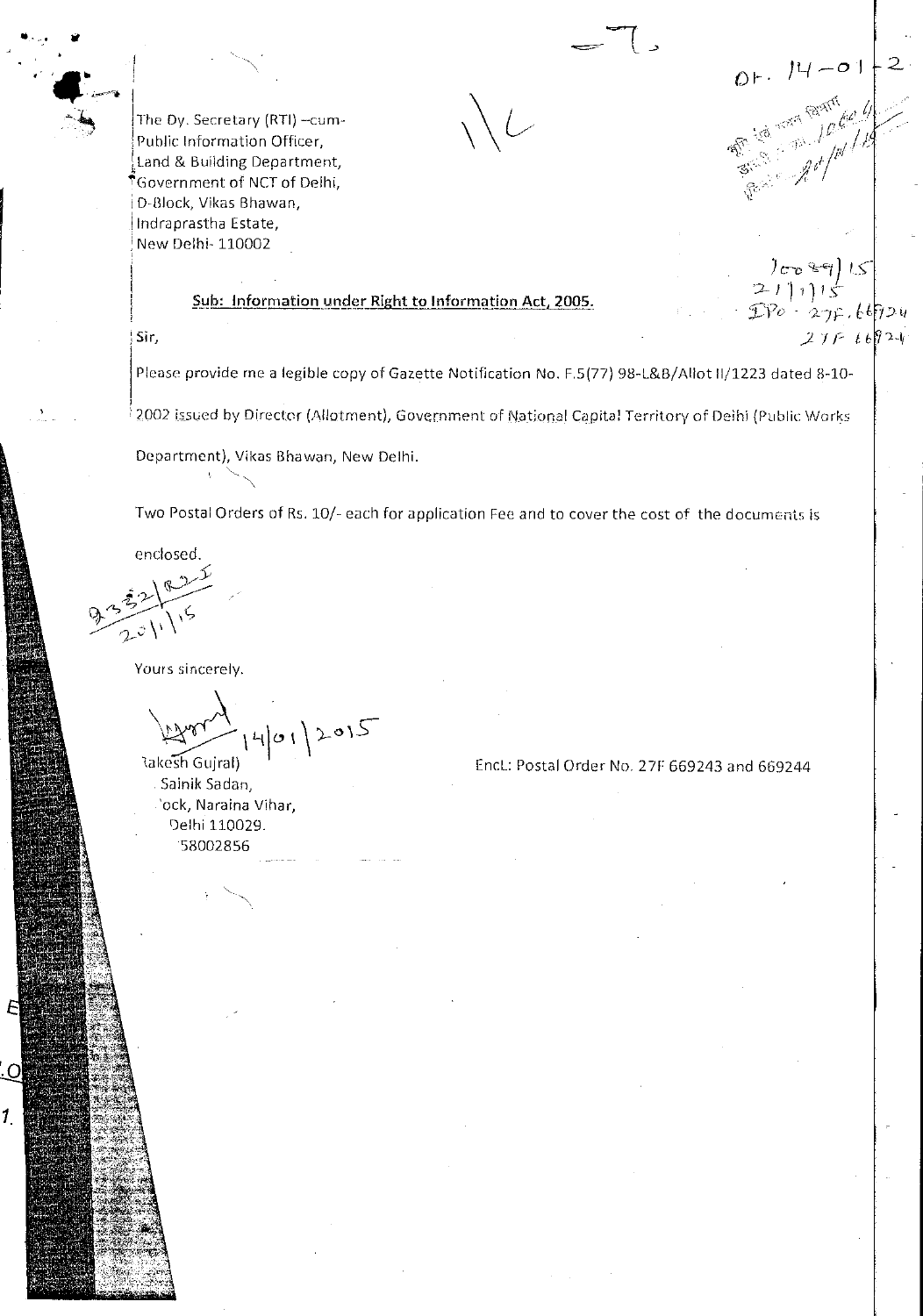**LAND & BUILDING DEPARTMENT GOVT.OF NCT OF DELHI** C-BLOCK; VIKAS BHAWAN 1 P ESTATE; NEW DELHI-110002. (RTI BRANCH) Dated:  $0.5/0.2$ //S vo.10089715/L&B/RTU<mark>A 26/S</mark> The Public Information Officer, Public Works Department, GNCT of Delhi, 5<sup>th</sup> floor, Delhi Secretariate, LP.Estate, New Delhi:-110002. ab: Transfer of Application under Section 6(3) of RTI Act. 2005 Sir Please find enclosed herewith the RTI application in  $r/\sigma$  Sh/Smt. Rakesh Guiral  $r/\sigma$ A-1, Sainik Sadan, H-Block, Naraina Vihar New Delhi-110029 received in this office on transfer under Right to Information Act, 2005. The Information does not fall within the jurisdiction of this department. Or  $\overline{2}$ . The following part of the requisite information does not fall within my jurisdiction. As stated in the application The application is, therefore, being transferred /returned to your department, under subsecond (1) of section 6 of RTI Act, 2005, with the request that the same may be provided to the applicant directly under infimation to this office. 47 In case, it does not fall under your jurisdiction it may please be further transferred to the Public Information Officer, to which the subject matter is more closely connected, directly, under intimation to the applicant. The applicant had already paid the requisite fee of  $\mathbb{R}_6$ ,  $10\%$ Encli-As above Yours faithf (ANIL KAUSHAL) DS/ PUBLIC INFORMATION OFFICER 1.D.No. 10089 /15/L&B/RTI/ Dated: Copy forwarded to:-1) Sh/Smt. Sh/Smt. Rakesh Gujral r/o A-1, Sainik Sadan, H-Block, Naraina Vihar New Delhi-110029 with the request to pursue the matter with the concerned department for the information squght by you. (ANIL KAUSHAL) inh Site Privat **DS/PUBLIC INFORMATION OFFICER** RTI-23378704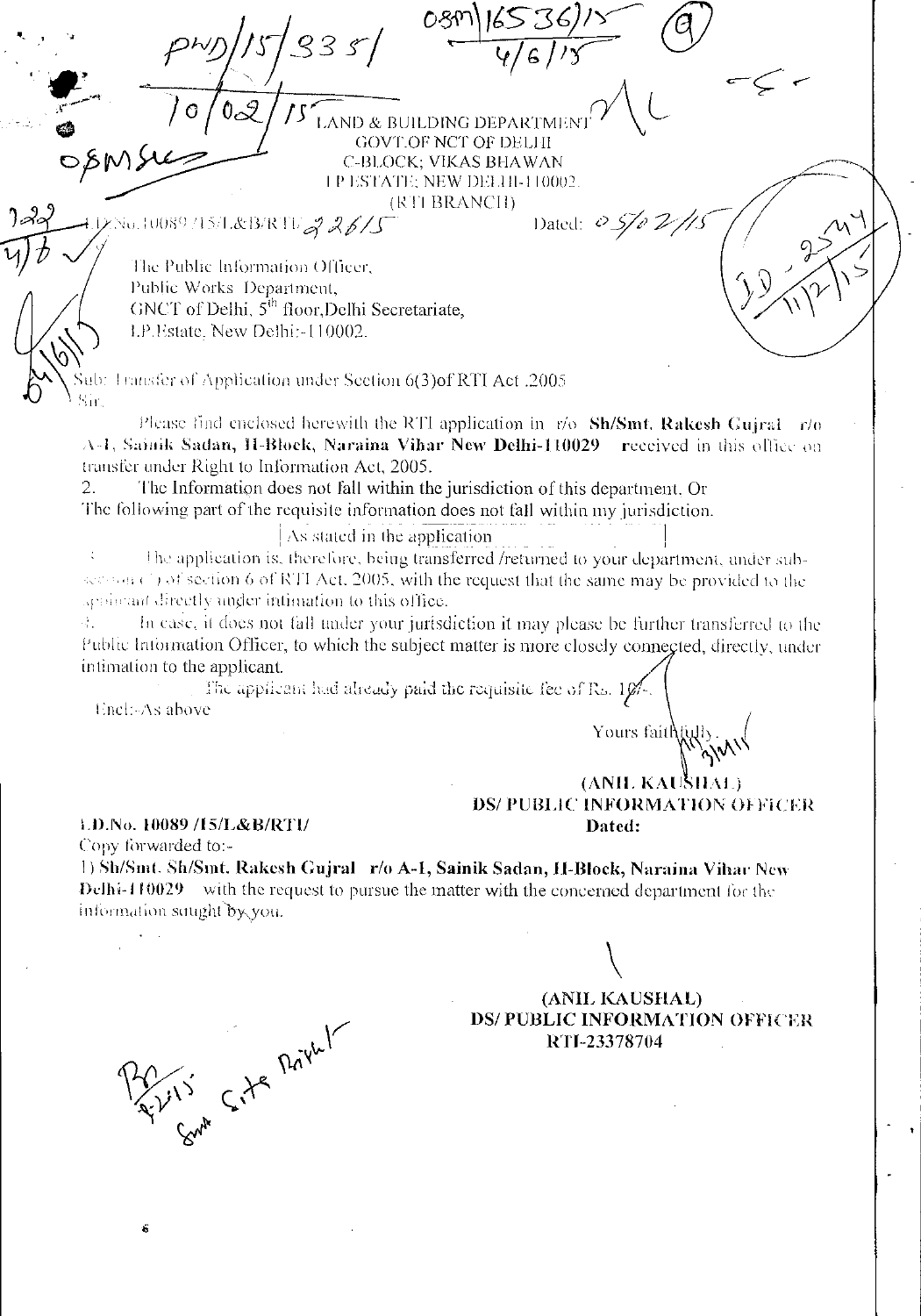| Enclossement de la 11                                                                  |                   |  |
|----------------------------------------------------------------------------------------|-------------------|--|
|                                                                                        | <b>URGENT</b>     |  |
|                                                                                        | <b>RTI MATTER</b> |  |
| GOVERNMENT OF NATIONAL CAPITAL TERRITORY OF DELIK<br>PUBLIC WORKS DEPARTMENT (B-WING,) |                   |  |
| 5TH FLOOR, DELHI SECRETARIAT, I.P ESTATE,                                              |                   |  |
| <b>NEW DELHI-1100 02</b>                                                               |                   |  |
| No. F. 1(RTI)/I.D No.2544/PWD&H/2015/9645-47<br>Dated:                                 |                   |  |
| To.<br>Central Public Information Officer,                                             |                   |  |
| Office of the controller,                                                              |                   |  |
| Govt. of India,                                                                        |                   |  |
| Publication Department,                                                                |                   |  |
| Civil Lines, Delhi 54.                                                                 |                   |  |
|                                                                                        |                   |  |

Sub: - Transfer of RTI Application under section 6 (3) of RTI Act, 2005 undermentioned:

| S.<br>NO. | <b>RTI</b><br>ID<br>NO.<br>$\overline{\text{OF}}$<br><b>SEND</b><br><b>ING</b><br>DEPT<br>Ŧ. | <b>NAME &amp; ADDRESS OF</b><br>THE SENDING DEPTT.                                                                  | <b>SENDER'S</b><br><b>TRANSFER</b><br><b>REF./LETTER</b><br><b>NO. WITH DATE</b> | NAME OF THE APLICANT<br>TH<br><b>Address</b>                                             | <b>RTI ID</b><br>NO.<br>OF<br><b>THIS</b><br><b>DEPTT</b> |
|-----------|----------------------------------------------------------------------------------------------|---------------------------------------------------------------------------------------------------------------------|----------------------------------------------------------------------------------|------------------------------------------------------------------------------------------|-----------------------------------------------------------|
| Ъ.        | 10089                                                                                        | DS/PIO Land $&$<br>Building Department,<br><b>GNCTD, C Block Vikas</b><br>Bhawan, IP Estate<br>Delhi-2. RTI Branch. | F.10089/15/L&B/<br>RTI/22615<br>Dt.05.02.2015                                    | Sh.Rakesh Gujral<br>r/o A-I Sainik Sadan, H Blk.<br>Narayana Vihar, New Delhi<br>110029. | 2544                                                      |

Sir,

 $\pmb{\cdot}$ 

Please find enclosed herewith the RTI Application in original as mentioned in the referred subject for urgent necessary action.

The information sought by the applicant seems to be closely related with your office/deptt..

It is, therefore, requested that necessary action in the matter may please be taken at your end and the applicant be informed accordingly under intimation to this office

LinelAsaboye.

No.F.4.(RTI)/ID No.2544/PWD&H/ 2015 Copy to:

I. Sh.Rakesh Gujral r/o A-1 Sainik Sadan, H Blk. Narayana Vihar, New Delhi 110029 with the request to pursue the matter with Publication Department Govt. of India.

2. DS/PIO Land & Building Department, GNCTD, C. Block Vikas Bhawan, IP Estate Delhi-2. RTI Branch

APIO(PWI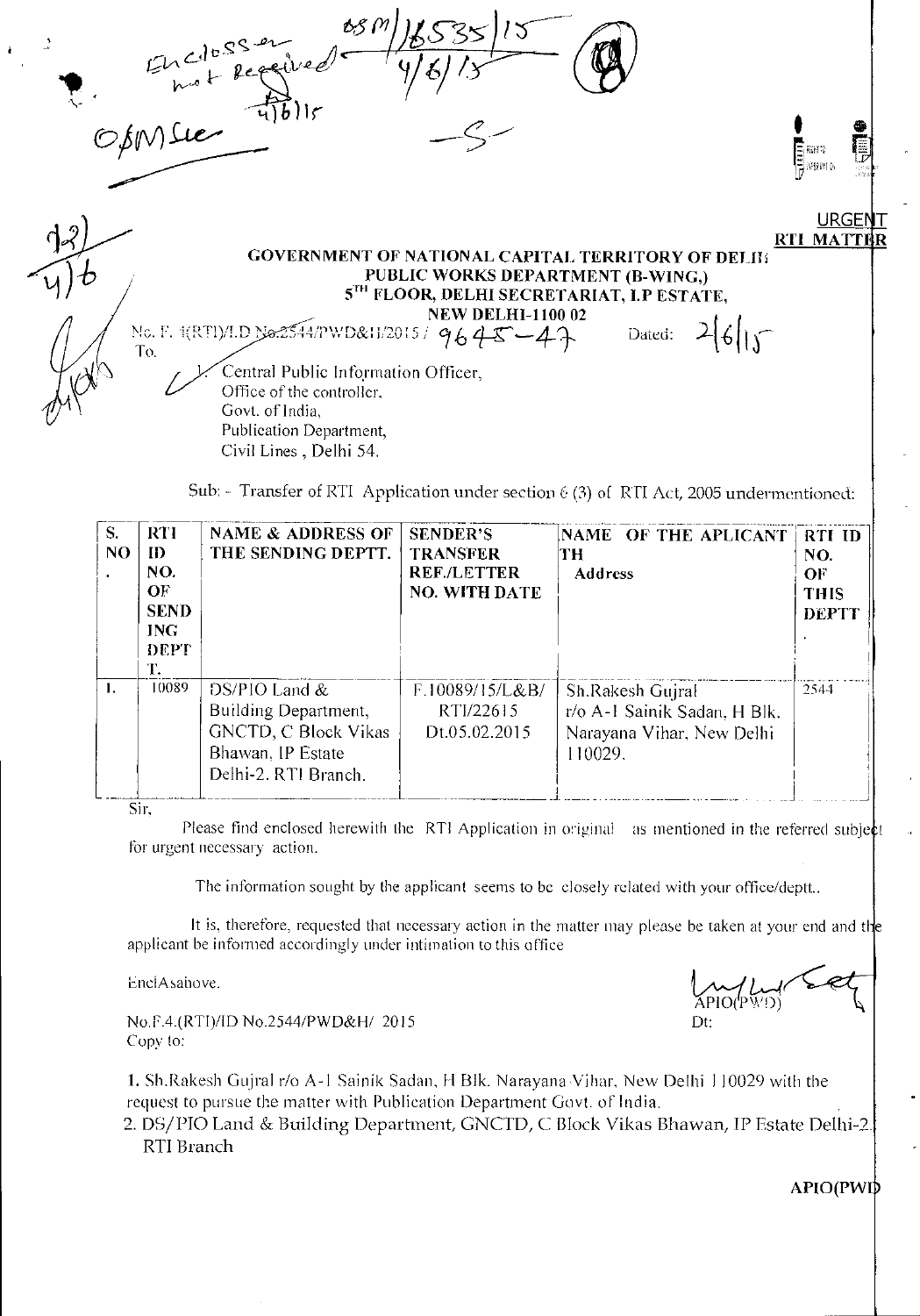

## GOVERNMENT OF INDIA DEPARTMENT OF PUBLICATION CIVIL LINES, DELHI —110 054. Website: www.deptpub.gov.in Email: **acop-dep@nic.in** (&) **pub.dep@nic.in** TEL.: 2381 7823 /2381 9689 Fax: 2381 7846.

File No. C&M/16633/2014  $Dated: Maxch, 20$ 

To Shri Kamaldeep Gupta, PIO/Dy. Secretary (PWD) Government of National Capital Territory of Delhi Public Works Department,  $11-Wing$ ,  $5<sup>th</sup> Floor$ , Delhi Secretriat, Estate, New Delhi- 110 002

Sub:- Information under the Right to Information Act, 2005.

 $\label{eq:2.1} \mathcal{L}^{\mathcal{A}}(\mathcal{A}^{\mathcal{A}}_{\mathcal{A}}) = \mathcal{L}^{\mathcal{A}}(\mathcal{A}^{\mathcal{A}}_{\mathcal{A}}) = \mathcal{L}^{\mathcal{A}}(\mathcal{A}^{\mathcal{A}}_{\mathcal{A}}) = \mathcal{L}^{\mathcal{A}}(\mathcal{A}^{\mathcal{A}}_{\mathcal{A}}) = \mathcal{L}^{\mathcal{A}}(\mathcal{A}^{\mathcal{A}}_{\mathcal{A}}) = \mathcal{L}^{\mathcal{A}}(\mathcal{A}^{\mathcal{A}}_{\mathcal{A}}) = \$ 

 $\mathcal{L}_{\text{max}}$  , where  $\mathcal{L}_{\text{max}}$ 

anders de la propietat de la propietat de la propietat de la propietat de la propietat de la propietat de la p<br>La propietat de la propietat de la propietat de la propietat de la propietat de la propietat de la propietat d

 $\label{eq:2.1} \frac{1}{2}\int_{\mathbb{R}^3} \frac{1}{\sqrt{2\pi}}\int_{\mathbb{R}^3} \frac{1}{\sqrt{2\pi}}\int_{\mathbb{R}^3} \frac{1}{\sqrt{2\pi}}\int_{\mathbb{R}^3} \frac{1}{\sqrt{2\pi}}\int_{\mathbb{R}^3} \frac{1}{\sqrt{2\pi}}\int_{\mathbb{R}^3} \frac{1}{\sqrt{2\pi}}\int_{\mathbb{R}^3} \frac{1}{\sqrt{2\pi}}\int_{\mathbb{R}^3} \frac{1}{\sqrt{2\pi}}\int_{\mathbb{R}^3} \$ 

 $\label{eq:2.1} \mathcal{L}^{\mathcal{A}}_{\mathcal{A}}(\mathcal{A}) = \mathcal{L}^{\mathcal{A}}_{\mathcal{A}}(\mathcal{A}) = \mathcal{L}^{\mathcal{A}}_{\mathcal{A}}(\mathcal{A}) = \mathcal{L}^{\mathcal{A}}_{\mathcal{A}}(\mathcal{A}) = \mathcal{L}^{\mathcal{A}}_{\mathcal{A}}(\mathcal{A}) = \mathcal{L}^{\mathcal{A}}_{\mathcal{A}}(\mathcal{A})$ 

 $\mathcal{L}(\mathcal{A})$  and  $\mathcal{L}(\mathcal{A})$  are the set of the set of  $\mathcal{L}(\mathcal{A})$ 

 $\sigma_{\rm{max}}=1.00$  and  $\sigma_{\rm{max}}=0.001$ 

Ref. Your RTI application dated 16.03.2015 received in this Department on 17.03.2015.

 $S_{\rm eff}$ 

•

 $\mathbb{R}^n$  is a switch reference to the above, as it is already informed you to furnish the details of Gaspeed How once again it is informed that information given by you regarding Gazette notification is insufficient. to trace out the same. Therefore you are requested to furnish Part, Section, Subsection, File No..  $GSR$ and exact date of notification to enable us to provide required notifications.

 $\label{eq:3.1} \begin{split} \mathcal{L}^{\text{max}}_{\mathcal{A}}(\mathcal{A}) & = \mathcal{L}^{\text{max}}_{\mathcal{A}}(\mathcal{A}) + \mathcal{L}^{\text{max}}_{\mathcal{A}}(\mathcal{A}) + \mathcal{L}^{\text{max}}_{\mathcal{A}}(\mathcal{A}) + \mathcal{L}^{\text{max}}_{\mathcal{A}}(\mathcal{A}) \end{split}$ 

If you are not satisfied with the reply, you may appeal to the First Appellate Authority i.e.  $\|$ Secretary & Controller of Publications, Department of Publication, Civil Lines, Delhi - 54,

 $\label{eq:2.1} \mathcal{L}(\mathbf{y}) = \mathcal{L}(\mathbf{y}) + \mathcal{L}(\mathbf{y}) + \mathcal{L}(\mathbf{y}) + \mathcal{L}(\mathbf{y}) = \mathcal{L}(\mathbf{y})$ 

Yours faith that

(Dinesh Chartha) Central Public Information  $\text{Gil}_{\text{eff}}$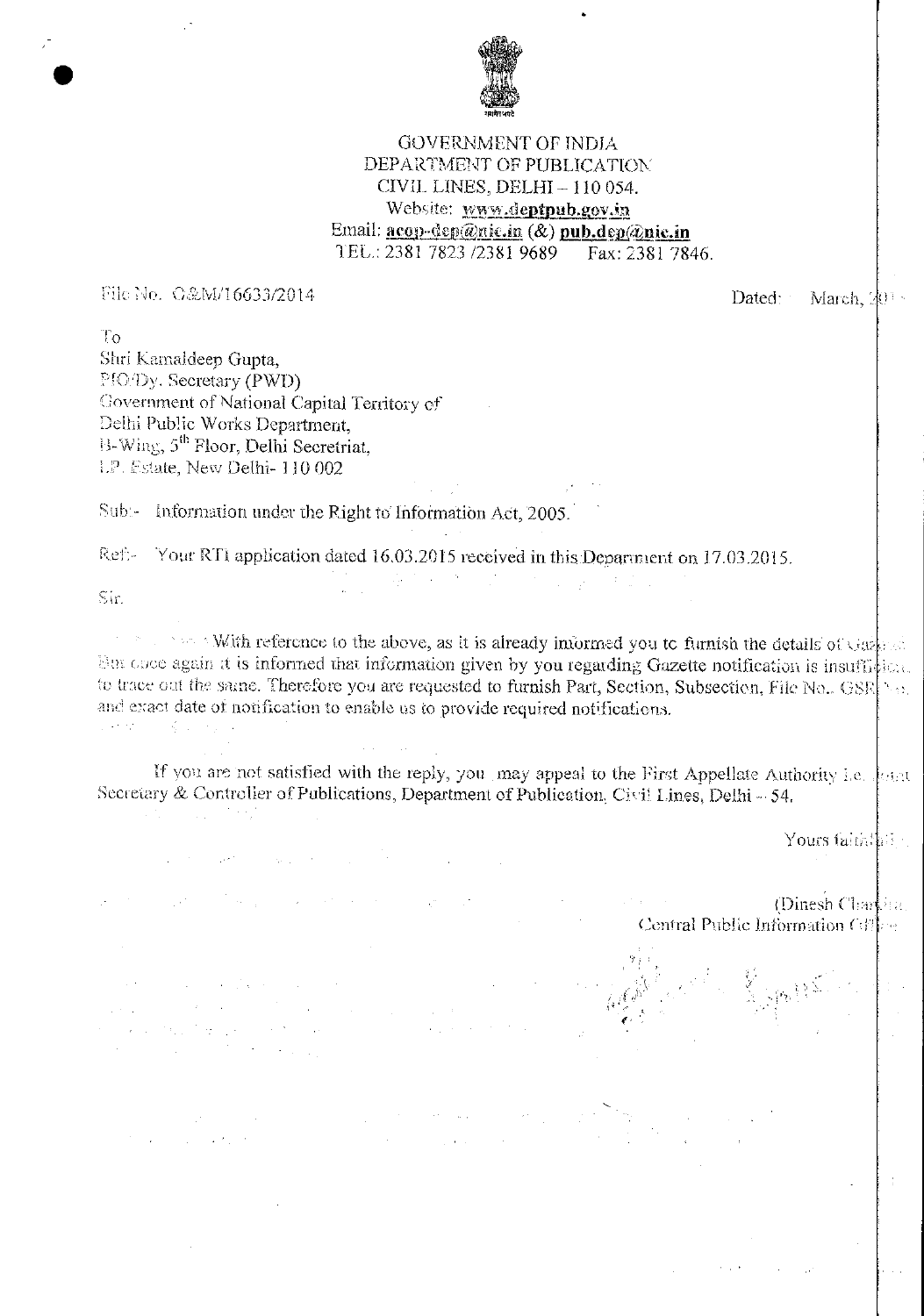

By speed bord

## GOVERNMENT OF INDIA DEPARTMENT OF PUBLICATION CIVIL LINES, DELHI —110 054. Website: www.deptpub.gov.in CIVIL LINES, DEETI<br>Website: www.deptpub.gov.if<br>Email: <u>acop-dep@nic.in</u> (&) pub.de <u>nb.gov.in</u><br>p<u>ub.dep@nic.in</u><br>Fax: 2381 7846 TEL.: 2381 7823 /2381 9689 Fax: 2381 7846.

Dated:  $19^{th}$  May, 2015

File No. O&M/16516/2015

•

To<br>Shri K.K. Satija, APIO (PWD),  $\sum_{k=1}^{\infty} K_k$ . Satija, APIO (PWD), Government of National Capital Territory of Delhi Public Works Department, B-Wing, 5<sup>th</sup> Floor, Delhi Secretariat, I.P. Estate, New Delhi- 110 002

 $\mathbf{y}^{\prime}$ 

 $S_{\text{S}}$  is the of legible copy of Gazette Notification date 02.

 $P_{\text{left}} \propto P_{\text{right}}$  No.  $P_{\text{right}}$  we have  $P_{\text{right}}$  we denote this Deptt. S let please refer to your letter. It is stated that we have already requestion file No., GSR No. and  $\epsilon_{\text{A}}$ on the above subject. In this regard,  $\frac{125}{120.03.2015}$  to furnish part, section, sub-section,  $\frac{120.03}{120.03.2015}$ date of notification to enable us to provide required information (copy enclosed). Sir, 5  $_{\rm cl}$ 

Encl.: As above.

Yours faithfully,

(Dinesit Chandra) Central Public Information Officer

P/1 15 Appl 2015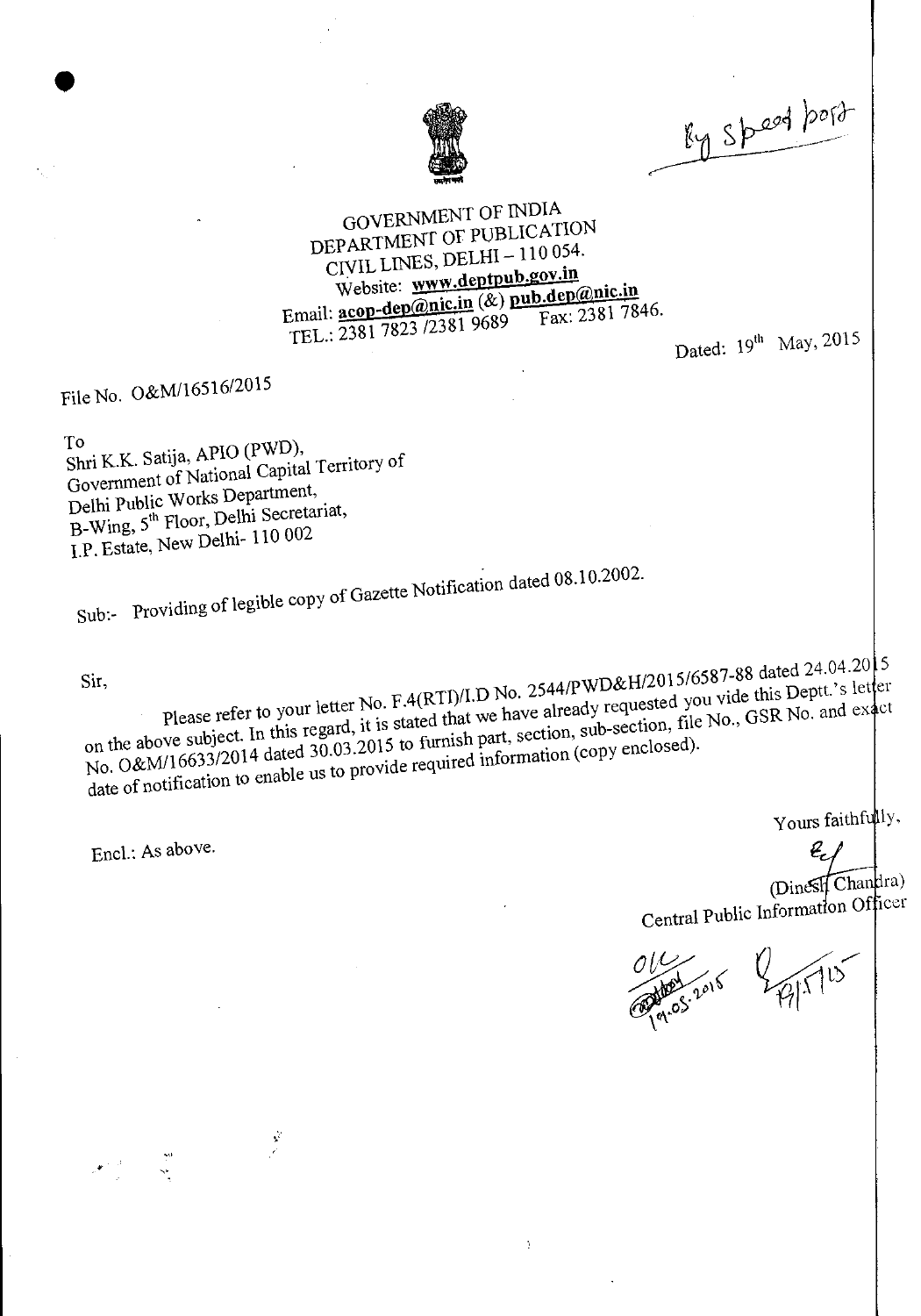

 $e$ y Speed post

GOVERNMENT OF INDIA DEPARTMENT OF PUBLICATION CIVIL LINES, DELHI — 110 054. Website: www.deptpub.gov.in Email: **acop-dep@nic.in** (&) **pub.dep@nic.in**<br>L.: 2381 7823 /2381 9689 Fax: 2381 7846. TEL.: 2381 7823 /2381 9689

File No.  $O&M/16535/2015$  Dated :  $29<sup>th</sup>$  June, 2015

To Shri Rakesh Gujral, r/o A-1, Sainik Sadan, H Blk, Narayana Vihar, New Delhi- 110 029

Sub:- Information under the Right to Information Act, 2005.

Ref:- Your RTI application dated 14.01.2015 received in this Department on 04.06.2015.

Sir,

With reference to the above, it is stated that the information given by you regarding Gazette notification is insufficient to trace out the same. Therefore you are requested to furnish Part, Section, Subsection, issue no. and exact date of notification to enable this department to provide required notifications on payment of the same.

If you are not satisfied with the reply, you may appeal to the First Appellate Authority /Controller of Publications, Department of Publication, Civil Lines, Delhi — 54 within stipulated time limit.

Yours faithfully,

(G.D. Pandey) Central Public Information Officer.

 $-96$